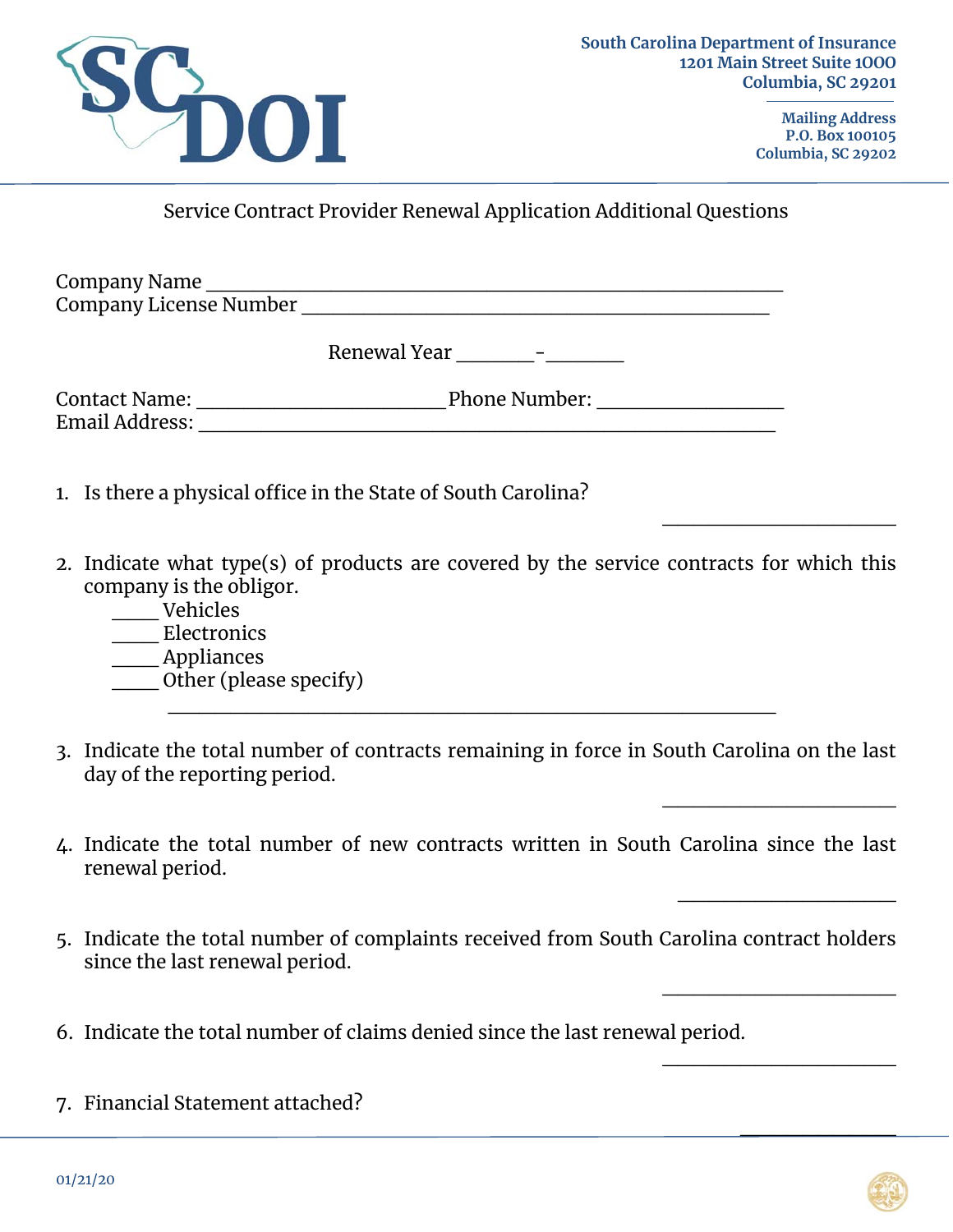- 8. Have there been any changes or additional service contracts for this period that have not been sent to the Department of Insurance? If yes, please attach.
- 9. Have there been any changes to the officers/directors that the company has not notified the Department of Insurance about? If yes, please attach a biographical affidavit for each.

 $\overline{\phantom{a}}$  , where  $\overline{\phantom{a}}$ 

 $\overline{\phantom{a}}$  , where  $\overline{\phantom{a}}$ 

10. How will this provider assure the faithful performance of the provider's obligations to its contract holder? Check one:

\_\_\_ Reimbursement Insurance Policy

\_\_\_ Net Worth of \$100,000,000.00

\_\_\_ Funded Reserve Account

\*If you have a Reimbursement Insurance Policy, attach a copy of the continuation certificate.

\*If you have a Net Worth of \$100,000,000.00, attach a copy of your parent company's most recent Form 10-K filing with the Securities and Exchange Commission (SEC) or your parent company's audited financial statement audited by an independent certified public accountant (CPA).

\*If you have a Funded Reserve Account, please complete the following computation to confirm the reserve account is sufficient. *(Please note: If reserve amount is negative, the provider must infuse funds into the account and provide the Department of Insurance with proof of account balance. All funds must be kept separate from the provider's operating accounts.) (a)* Total gross consideration received from SC contract holders: \_\_\_\_\_\_\_\_\_\_\_

*(b)* Total claims paid during the year:

- *(c)* Subtract the claims paid (b) from gross consideration (a): \_\_\_\_\_\_\_\_\_\_\_\_
- *(d)* Multiply the answer in  $(c)$  by  $40\%$ :
- *(e)* Total funded reserve amount (shown in (d) held in trust by provider to assure the faithful performance of the provider to SC contract holders):
- *(f)* Multiply the answer in (c) by 5% this is the total funded reserve amount held in trust by the Department of Insurance to assure the faithful performance of the provider to SC contract holders (Deposit may not be less than  $$25,000.00$ ): *\*Please note: if the answer is more than \$25,000.00, you must increase your surety bond and*

*submit to this office. If an increase is needed, the Department of Insurance will be in contact. This process will not hold the renewal.* 

I certify that I will comply with all applicable provisions of Title 38, Chapters 39 of the South Carolina Code of Laws. I certify all information submitted on this form and attachments is true and accurate. I understand that providing false information on this form may result in the revocation of the registration or imposition of administrative penalties for the Applicant under which this form is required.